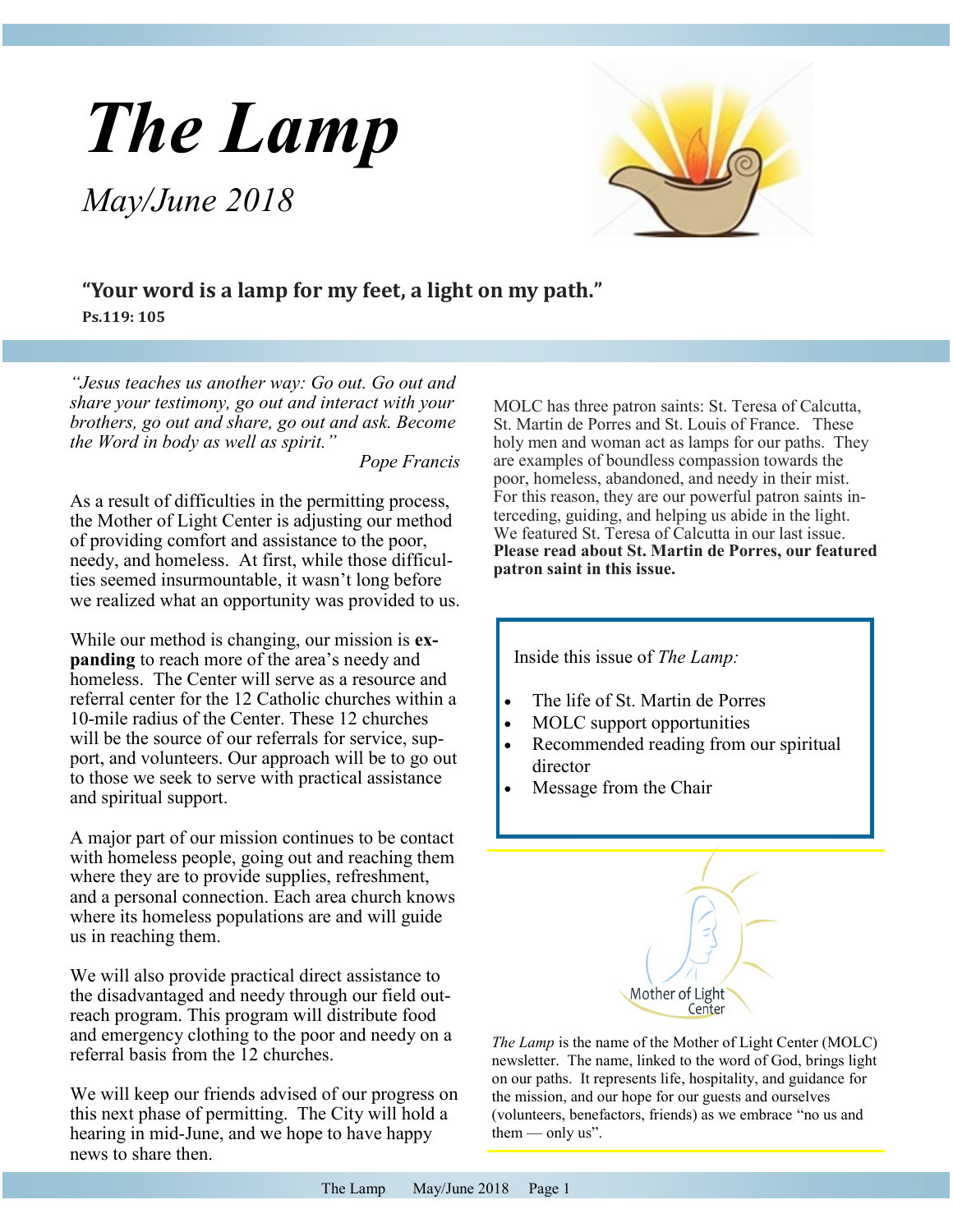## *Recommended Reading*

*The Marian Option: God's Solution to a Civilization in Crisis*

By Carrie Gress, PhD

Since it is the month of May, I recommend a book dedicated to our Blessed Mother. This book speaks of how our Blessed Mother should be at the center of any plan to renew society/culture. It has information on devotions, explains in a marvelous way how she has affected history, and how the Marian Option (what the Church calls the call to holiness) is what must be at the heart of life.

Deacon Gerard-Marie Anthony Board Member, Mother of Light Center

**How to help a homeless person in 3 little steps……...**

**#1 - Acknowledge & Engage — Smile and say hello. Acknowledge the homeless person. Talk to him or her.**

**#2 - Be Ready to Help Today — Give them something to eat or a bottle of water.**

**#3 - Help in Any Season — In winter, give a pair of gloves, a scarf, or a blanket. In summer, a clean Tshirt, water, toiletries.**

**Get Involved! Help Mother of Light Center by volunteering or donating today!**

## *MOLC Merchandise*

Confirmations, graduations, Father's Day, birthdays….. The opportunities for giving are almost limitless! When choosing a gift, why not consider one that also benefits the Mother of Light Center?



The Saint Teresa travel mug holds 16 ounces of your favorite beverage. With a picture of the saint on the front and the MOLC logo on the back, you will definitely be traveling in good compa-



A very lovely pendant with of Our Lady of Fatima on the front and the words Mother of Light Center on the back. This pendant comes with an 18" chain. 22K gold. \$20.00

To order these items, please send a check to P.O. Box 1482, Falls Church, VA 22041 or email us at motherofightcenter@gmail.com. Let us know which you'd like, and how many. Please include your phone number in case we have any questions about your order.

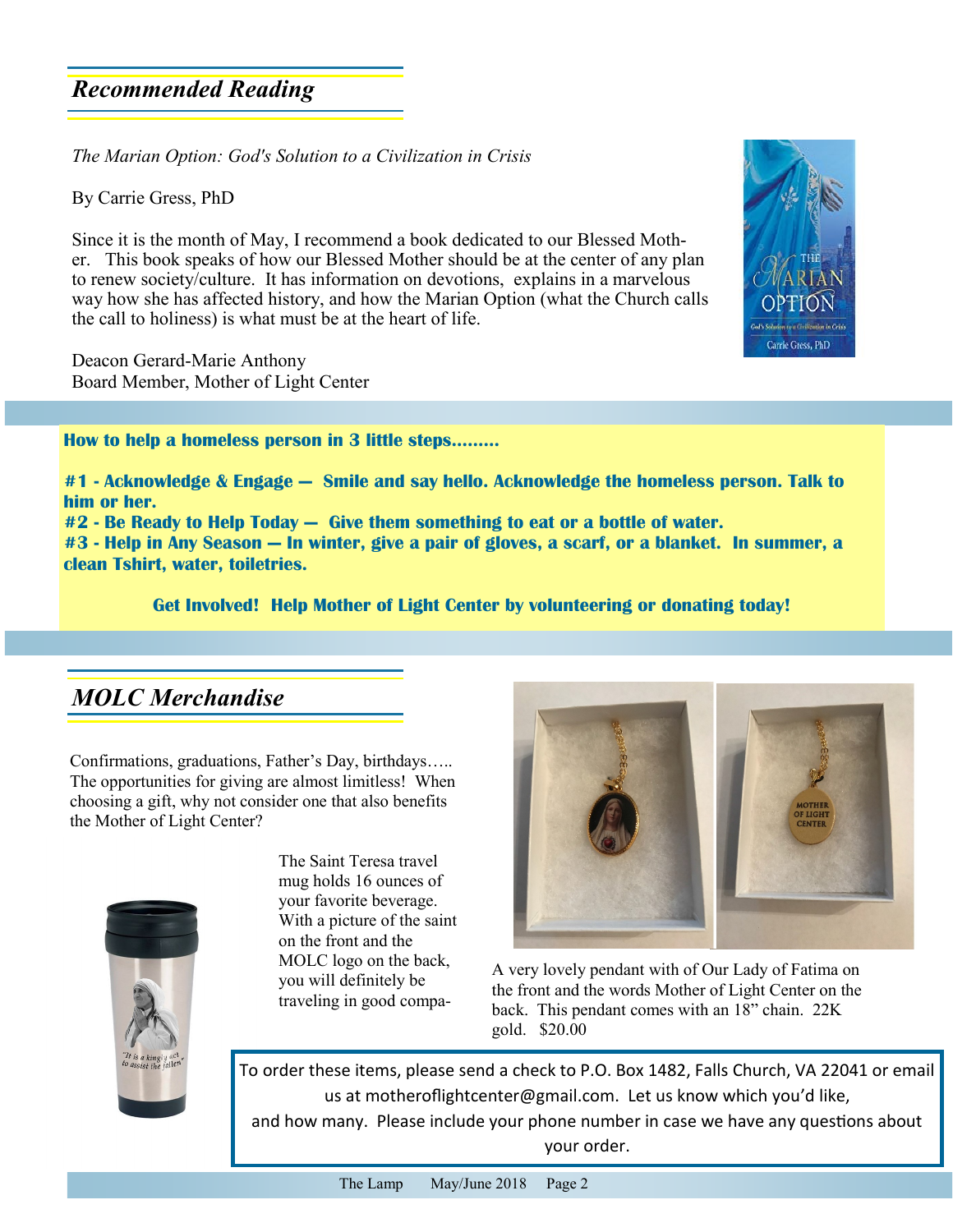# *St. Martin de Porres*

St. Martin de Porres was born in Lima, Peru on December 9, 1579. Martin was the illegitimate son to a Spanish gentlemen and a freed slave from Panama, of African or possibly Native American descent. At a young age, Martin's father abandoned him, his mother and his younger sister, leaving Martin to grow up in deep poverty. After spending just two years in primary school, Martin was placed with a barber/ surgeon where he would learn to cut hair and the medical arts.

As Martin grew older, he experienced a great deal of ridicule for being of mixed-race. In Peru, by law, no descendants of African or Indians were allowed to become full members of religious orders. Martin, who spent long hours in prayer, found his only way into the community he longed for was to ask the Dominicans of Holy Rosary Priory in Lima to accept him as a volunteer who performed the most menial tasks in the monastery. In return, he would be allowed to wear the habit and live within the religious community. When Martin was 15, he asked for admission into the Dominican Convent of the Rosary in Lima and was received as a servant boy and eventually was moved up to the church officer in charge of distributing money to deserving poor.

During his time in the Convent, Martin took on his old trades of barbering and healing. He also worked in the kitchen, did laundry and cleaned. After eight more years with the Holy Rosary, Martin was granted the privilege to take his vows as a member of the Third Order of Saint Dominic by the prior Juan de Lorenzana who decided to disregard the law restricting Martin based on race. However, not all of the members in the Holy Rosary were as open-minded as Lorenzana; Martin was called horrible names and mocked for being illegitimate and descending from slaves.

Martin grew to become a Dominican lay brother in 1603 at the age of 24. Ten years later, after he had been presented with the religious habit of a lay brother, Martin was assigned to the infirmary where he would remain in charge until his death. He became known for encompassing the virtues need to carefully and patiently care for the sick, even in the most difficult situations.

Martin was praised for his unconditional care of all people, regardless of race or wealth. His life reflected his great love for God and all of God's gifts. It is said he had many extraordinary abilities, including aerial flights, bilocation, instant cures, miraculous

knowledge, spiritual knowledge and an excellent relationship with animals. Martin also founded an orphanage for abandoned children and slaves and is known for raising dowry for young girls in short amounts of time.

During an epidemic in Lima, many of the friars in the Convent of the Rosary became very ill. Locked away in a distant section of the convent, they were kept away from the professed. However, on more than one occasion, Martin passed through the locked doors to care for the sick. However, he became disciplined for not following the rules of the Convent, but after replying, "Forgive my error, and please instruct me, for I did not know that the precept of obedience took precedence over that of charity," he was given full liberty to follow his heart in mercy.

Martin was great friends with both St. Juan Macías, a fellow Dominican lay brother, and St. Rose of Lima, a lay Dominican.

In January of 1639, when Martin was 60-years-old, he became very ill with chills, fevers and tremors causing him agonizing pain. He would experience almost a year full of illness until he passed away on November 3, 1639.

By the time he died, he was widely known and accepted. Talks of his miracles in medicine and caring for the sick were everywhere. After his death, the miracles received when he was invoked in such greatness that when he was exhumed 25 years later, his body exhaled a splendid fragrance and he was still intact.

St. Martin de Porres was beatified by Pope Gregory XVI on October 29, 1837 and canonized by Pope

John XXIII on May 6, 1962. He is the patron saint of people of mixed race, innkeepers, barbers, public health workers, and more. His feast day is November 3.

Source: Catholic Online, https://www.catholic.org/ saints/saint.php? saint id=306